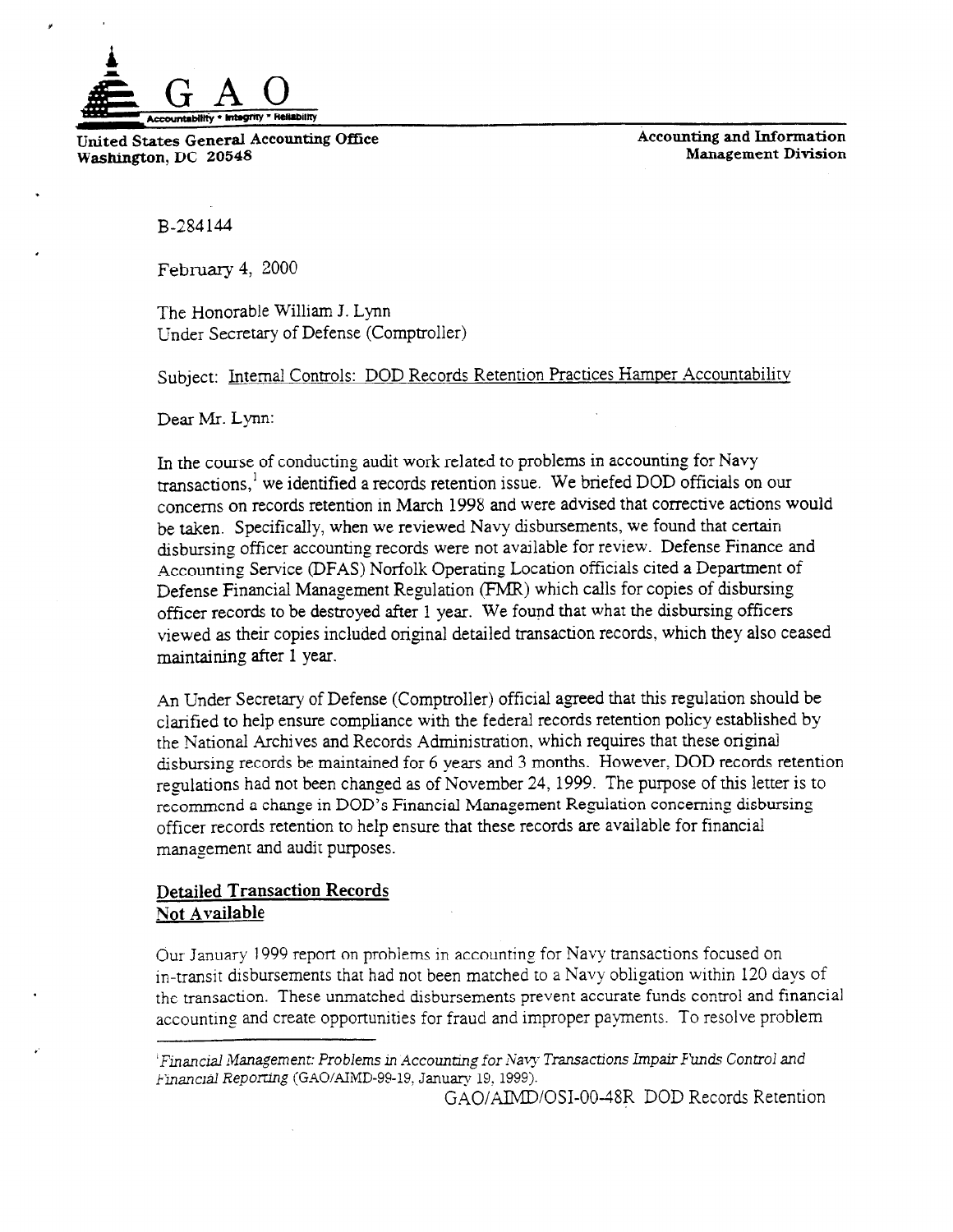in-transit disbursements, accurate, detailed accounting data for each in-transit disbursement must be identified and matched with the correct obligation and appropriation.

As part of our effort to assess the feasibility of resolving unmatched disbursements, we reviewed a sample of 140 Navy transactions at the DFAS Norfolk Operating Location. These transactions related to payroll amounts deposited in automated teller machine (ATM) accounts for service members stationed on ships. Navy disbursing officers were able to provide vouchers for 135 of 140 sample transactions. However, these vouchers consisted of summary totals and did not contain necessary detailed supporting information. Detailed transaction records were not available for 119 of the 135 vouchers because, according to disbursing officers, DOD regulations require that disbursing offices maintain copies of transaction records, including original records, for only 1 year:

During a subsequent review of Marine Corps check issue discrepancies, our Office of Special Investigations reviewed Marine disbursing officer records for Camp Pendleton, California, and Camp Lejeune, North Carolina. Our investigators requested supporting documentation for 14 checks out of a total of 132 checks over 180 days old that were issued by Camp Pendleton, but were not reported to Treasury. Of the 14 checks reviewed, 13 checks were for payment of ships' payroll and one check was for purchases from a foreign port. Disbursing officer records showing deposit transactions for payroll distributions to individual service members' ATM accounts were not available.

Disbursing officers at Camp Pendleton cited the DOD FMR as the reason original disbursing office records were not maintained beyond 1 year. On October 7, 1999, Treasury advised us that Camp PendIeton had resolved the check issue discrepancies we identified. However, our investigators concluded that the lack of detailed disbursing officer records make it difficult to determine if payroIl distributions are proper. While Camp Lejeune had no check issue discrepancies, disbursing office officials at Camp Lejeune told our investigators that they retain disbursing records in accordance with the l-year requirement in the DOD FMR.

# DOD's FMR Records Retention Guidance Should Be Revised

Federal records retention policy calls for different records retention periods for original transaction records and copies of transaction records. Title 8 of GAO's Policy and Procedures Manual for Guidance of Federal Agencies calls for records to be retained in conformance with the minimum applicable General Records Schedule requirements established by the National Archives and Records Administration. General Records Schedule 6 covers accountable officers' records and defines an accountable officer to include disbursing officers. General Records Schedule 6 states that original records of accountable officers should be held for audit by GAO and calls for these records to be destroyed 6 years and 3 months after the period covered by the accounts. General Records Schedule 6 calls for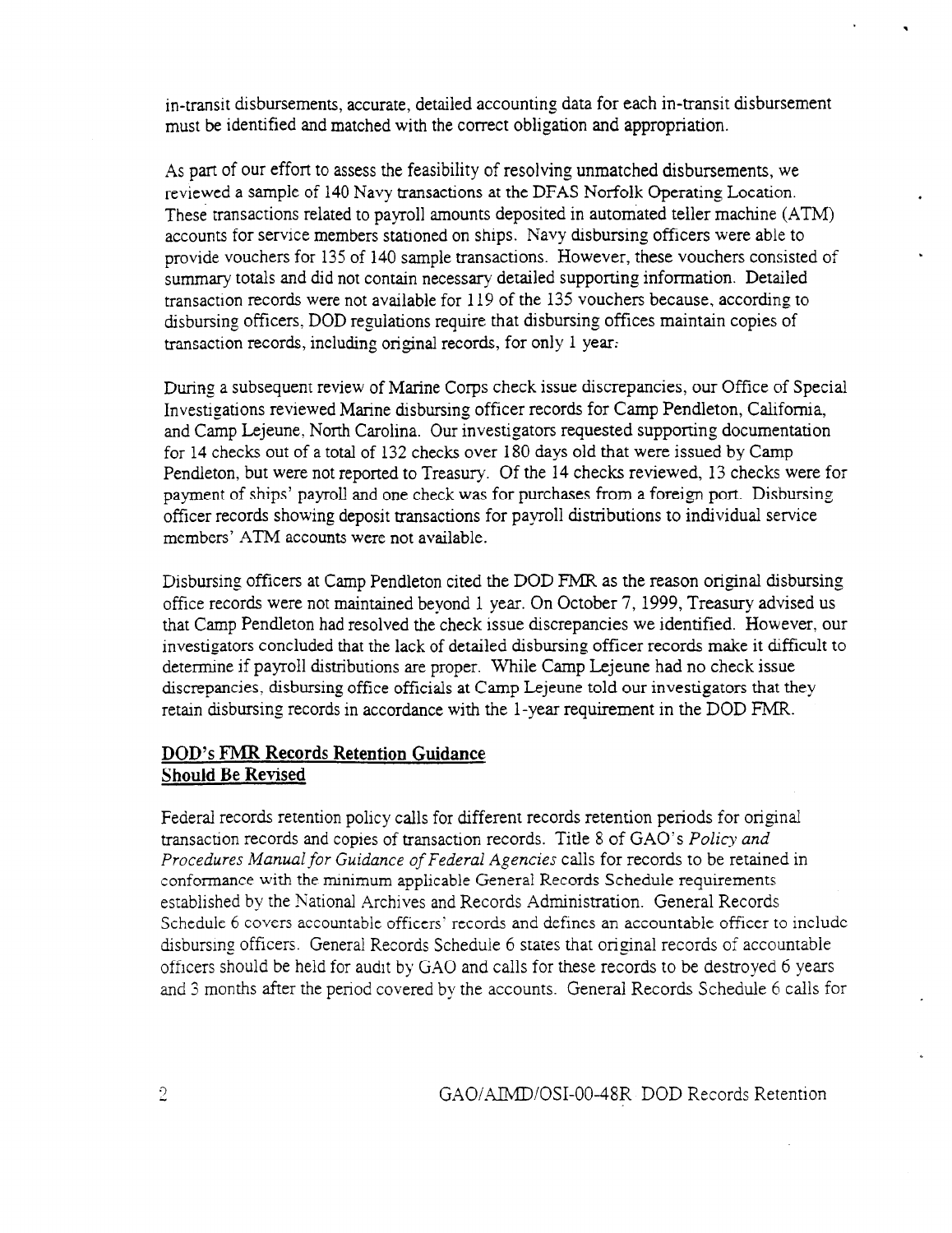also, chapter 21 should be revised to give specific guidance for the retention of original disbursing office records, including transaction detail for amounts deposited in ATM accounts for service members on ships, and provide guidance to differentiate original records from copies. In addition, we recommend that the Under Secretary of Defense (Comptroller) validate that disbursement offices have properly implemented the revised DOD records retention regulations.

## **Agency Comments**

We requested comments on a draft of this report on December 14,1999, from the Under Secretary of Defense (Comptroller) or his designee. We had not received comments by the time we finalized our report.

## Scope and Methodology

This report is based in part on our previous work related to our assessment of the funds control and financial reporting implications of the Navy's long-standing inability to properly resolve in-transit transactions. Our earlier findings are based on work performed at the Norfolk operating location of DFAS Cleveland in support of our January 1999 report. Our recent findings are based on work performed at the U.S. Marine Corps Camp Pendleton, California, and Camp Lejeune, North Carolina, Disbursing Offices from July 1999 through September 1999. We performed our Navy audit work in accordance with generally accepted government auditing standards. Our work at the Marine Corps disbursing offices was performed by our Office of Special Jnvestigations in accordance with investigative standards established by the President's Council on Integrity and Efficiency.

-----

This letter contains recommendations to you. Within 60 days of the date of this letter, we This fetter comains recommendations to you. Whilm of days of the date of this fetter would appreciate receiving your written statement on actions taken to address these recommendations.

We are sending copies of this letter to the Honorable William S. Cohen, Secretary of We are sending copies of this fetter to the Honorable William S. Collen, Secretary of  $\mathcal{L}$ Defense; the Honorable Jacob J. Lew, Director of the Office of Management and Budget; and interested congressional committees. Copies will be made available to others upon request.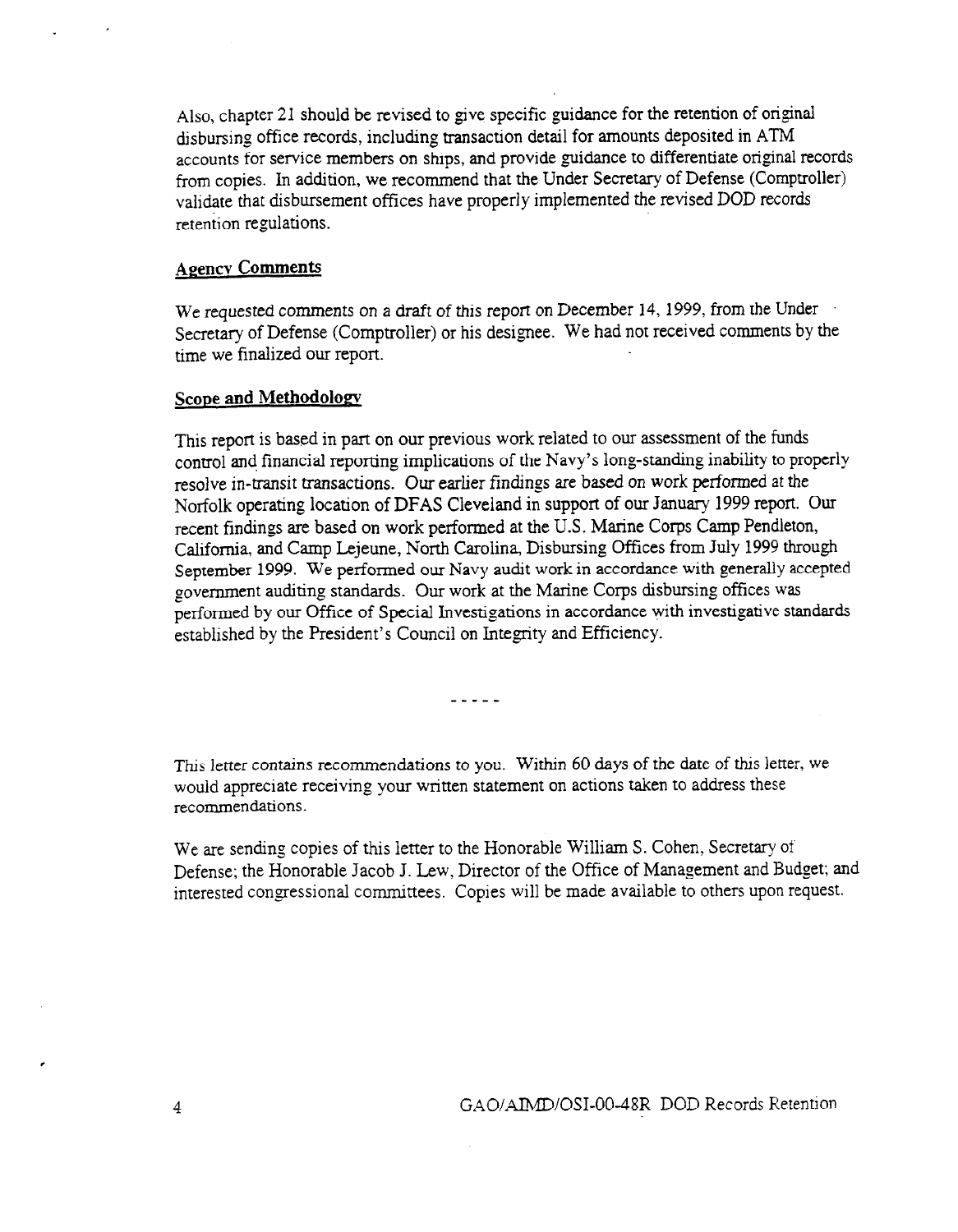"memorandum copies" of certain accountable officers' records to be destroyed when I year old.

However, DOD's FMR volume 5, chapter 20, "Assembly and Transmittal of Financial Reports," states "Original financial reports must be maintained for the statutory six-year period. . . After the six-year retention period, the original records WiIl be destroyed." FMR volume 5. chapter 20, provides for original records to be maintained 3 months less than called for by General Records Schedule 6.

Of much greater concern, the FMR provides incomplete guidance for the retention of disbursing office records, resulting in original transaction records not being maintained after 1 year. FMR volume 5, chapter 21, "Disbursing Office Records;" calls for a l-year retention period but makes no reference to original disbursing office records and provides no guidance for the retention of original disbursing office records. DOD FMR volume 5, chapter 21, states, "Copies of vouchers, books, records, and any other associated papers shall be retained as government property. . .for a period not less than one year. . .Retained records shall be destroyed when one year old," without stating the 6-year and 3-month retention period for original records. In the Navy and Marine Corps examples discussed above, officials cited FMR volume 5, chapter 21, as the reason original transaction records were not maintained after 1 year. The lack of specific guidance distinguishing between copies--meaning  $d_{\text{tot}}$  is the cordinal records records results in confusion as to the proper retention period for ouplicates-and original records re

## **Conclusions**

DOD has not ensured that its disbursing office records retention practices are consistent with federal records retention policies. As a result, detailed accounting data are not always federal records retention policies. As a result, detailed accounting data are not always available to support disbursements and provide accountability. Without disbursing office records, such as vouchers and other supporting documentation, DOD runs the risk that fraud or improper payments may occur and not be detected. DOD financial managers also need access to this documentation to research individual transactions as part of their financial management responsibilities, including resolving problem in-transit disbursements. In addition, the lack of supporting documentation can impair the ability to audit DOD's and its component agencies' financial statements.

We recommend that the Under Secretary of Defense (Comptroller) revise DOD's Financial Management Regulation to ensure that its records retention guidance is consistent with the National Archives and Records Administration's General Records Schedule 6 and GAO's Policy and Procedures Manual for Guidance of Federal Agencies, Title 8. Specifically, the records retention guidance provided in DOD's Financial Management Regulation, volume 5, chapters 20 and 21, should be revised to clarify that disbursing officers must maintain original records for the 6-year and 3-month period prescribed in General Records Schedule 6, and that copies of records that may be destroyed after 1 year are limited to duplicate records.

 $3.9$  G.40/AIMD/OSI-00-48R DOD Records Records Records Records Records Records Records Records Records Records Records Records Records Records Records Records Records Records Records Records Records Records Records Record

GAO/AIMD/OSI-00-48R DOD Records Retention

 $\mathcal{S}$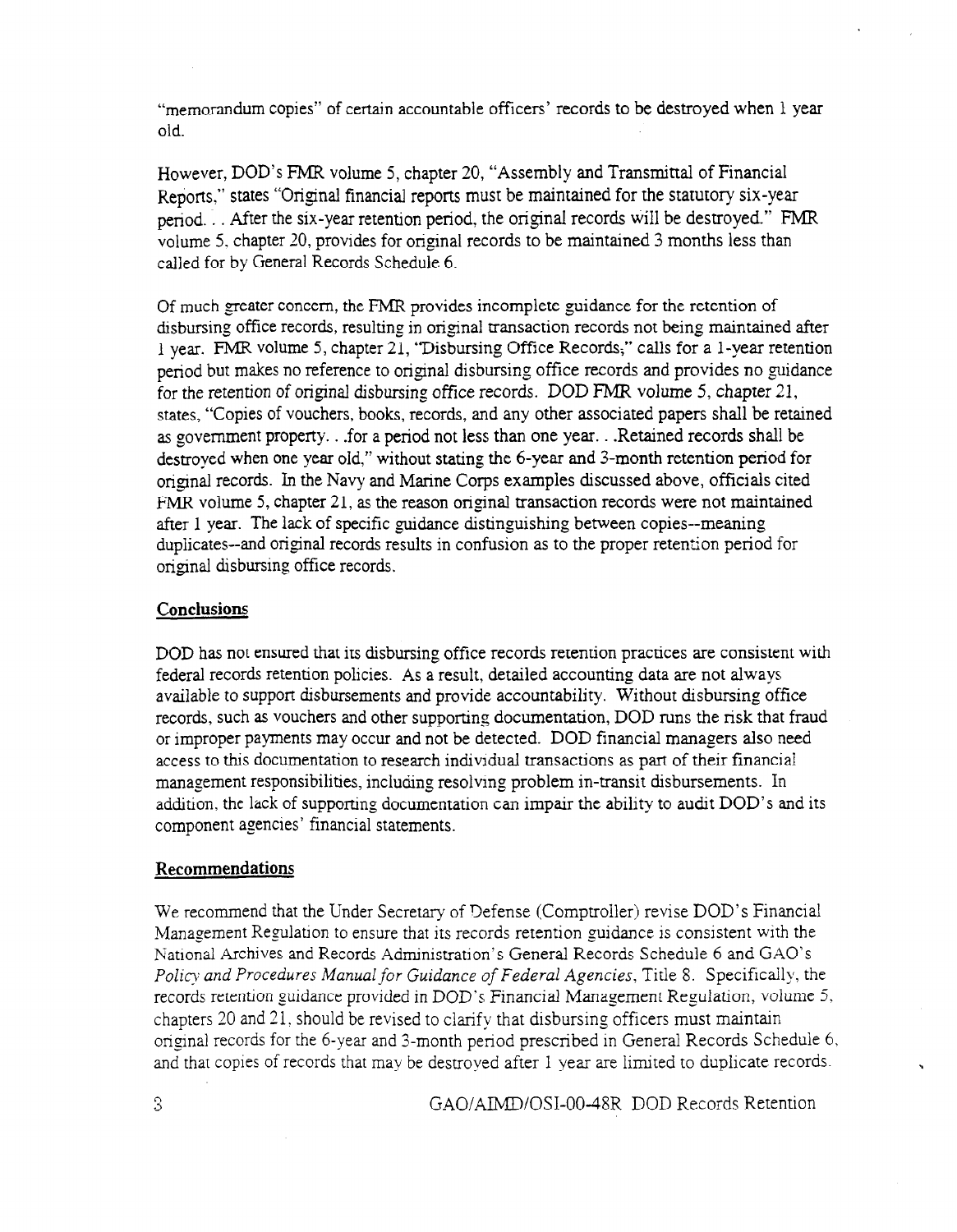Please contact me at (202) 512-9095, or Gayle Fischer, Assistant Director, at (202) 512-9577, if you have any questions concerning this report. Tim Fairbanks, Douglas Ferry, Ken .Hill, and John Ryan were key contributors to this assignment.

Sincerely yours,

 $\bullet$ 

Jim Agendson

Director, Defense Audits

(918980)

GAO/AIMD/OSI-00-48R DOD Records Retention

 $\overline{5}$